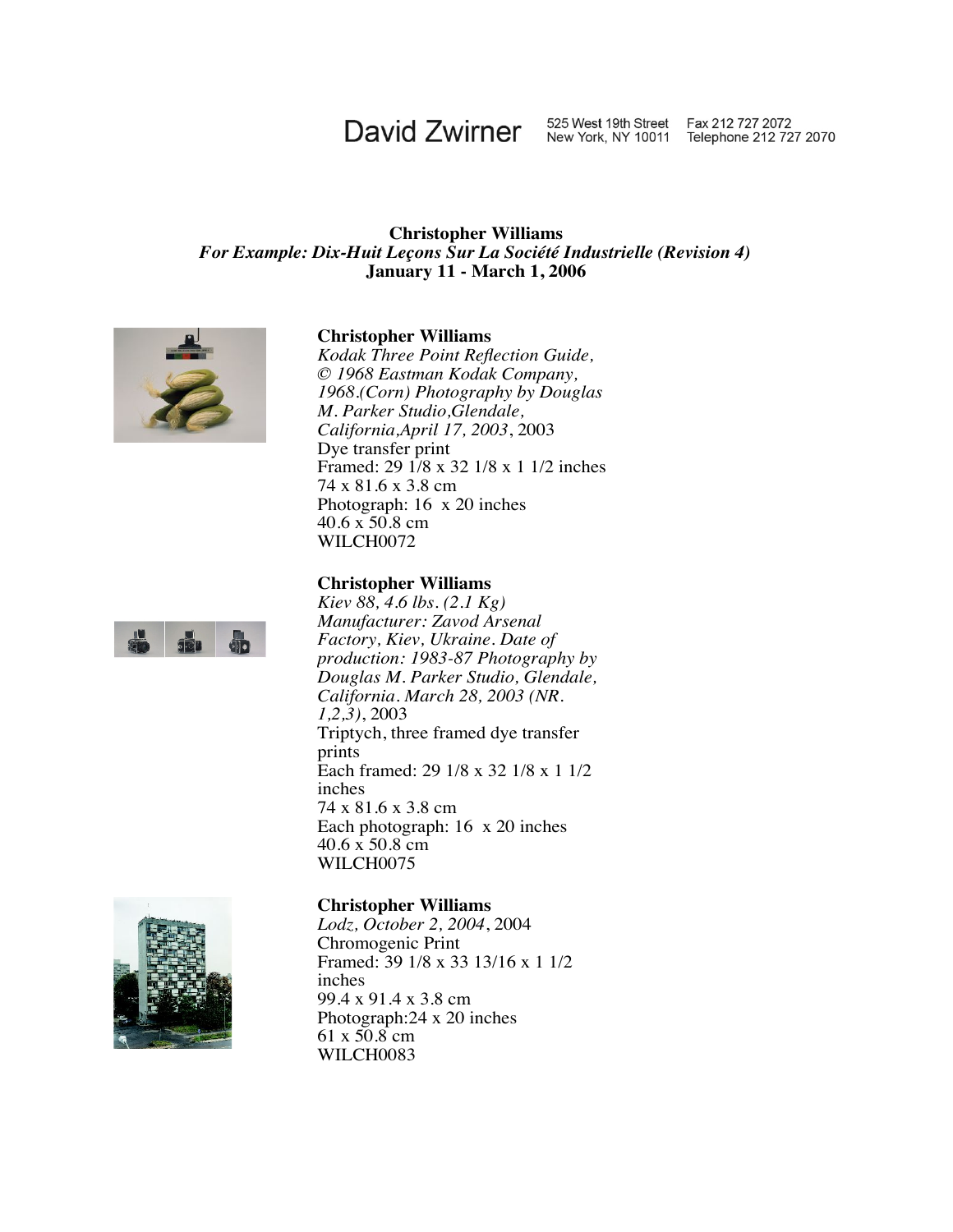



*Cologne, November 1, 2004*, 2004 Chromogenic Print Framed: 28 5/8 x 25 11/16 x 1 1/2 inches 72.7 x 66 x 3.8 cm Photograph: 14 x 11 inches 35.6 x 27.9 cm WILCH0084

#### **Christopher Williams** \_

*Model # 105M – R59C, Kestone Shower Door, 57.4 X 59" / Chrome / Raindrop, SKU # 109149, # 96235. 970 – 084 – 000 (Meiko), Vancouver, B.C. Wednesday, April 6, 2005*, 2005 Gelatin silver print Frame: 29 3/4 x 33 1/2 x 1 1/2 inches 75.6 x 85.1 x 3.8 cm Print: 16 x 20 inches 40.6 x 50.8 cm WILCH0086



#### **Christopher Williams** \_

*Model # 105M – R59C, Kestone Shower Door, 57.4 X 59" / Chrome / Raindrop, SKU # 109149, # 96235. 970 – 084 – 000 (Meiko), Vancouver, B.C. Wednesday, April 6, 2005*, 2005 Gelatin silver print Frame: 29 3/4 x 33 1/2 x 1 1/2 inches 75.6 x 85.1 x 3.8 cm Print: 16 x 20 inches 40.6 x 50.8 cm WILCH0087



### **Christopher Williams** \_

*Model # 105M – R59C, Kestone Shower Door, 57.4 X 59" / Chrome / Raindrop, SKU # 109149, # 96235. 970 – 084 – 000 (Meiko), Vancouver, B.C. Wednesday, April 6, 2005*, 2005 Gelatin silver print Frame: 29 3/4 x 33 1/2 x 1 1/2 inches 75.6 x 85.1 x 3.8 cm Print: 16 x 20 inches 40.6 x 50.8 cm WILCH0088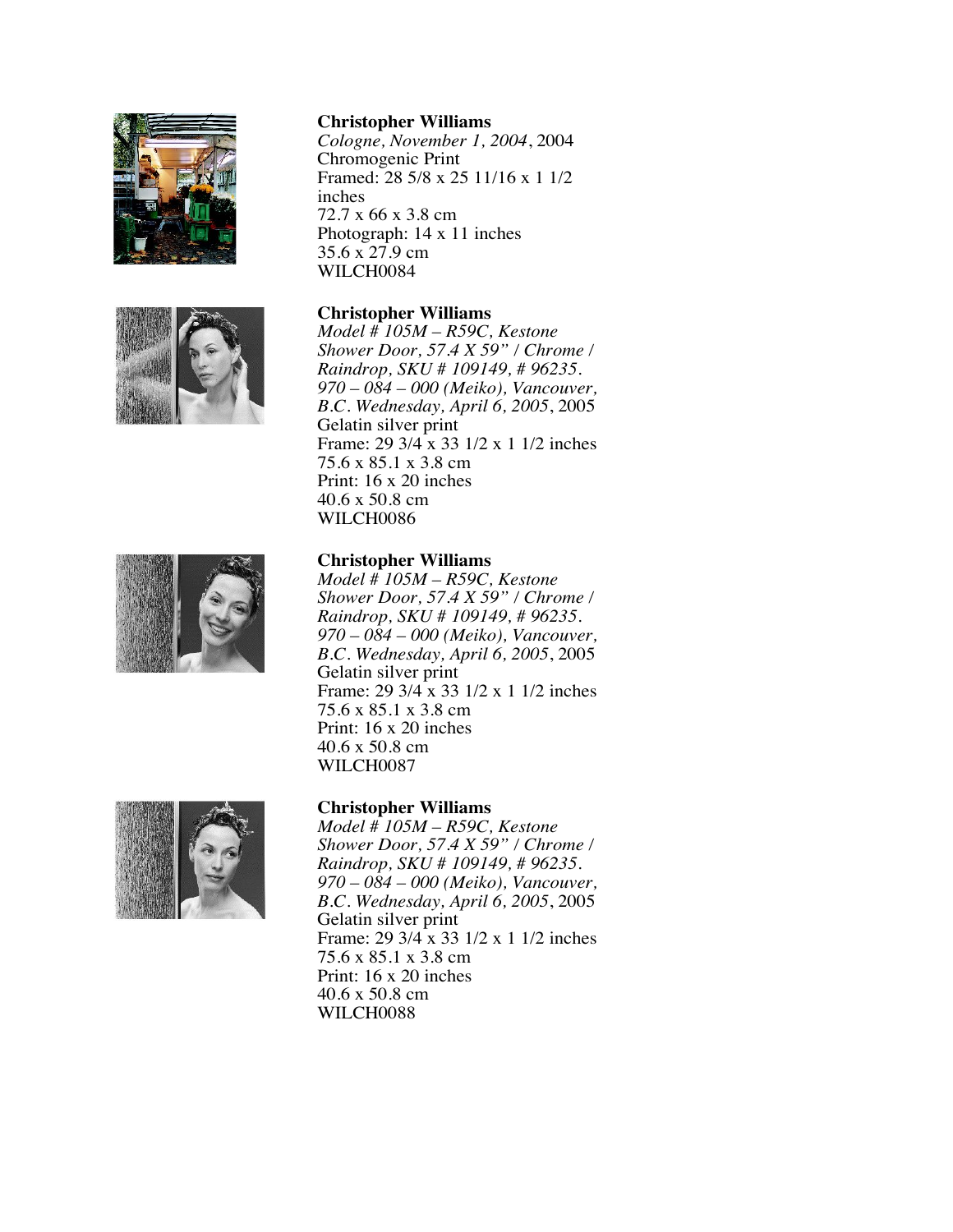

*Model # 105M – R59C, Kestone Shower Door, 57.4 X 59" / Chrome / Raindrop, SKU # 109149, # 96235. 970 – 084 – 000 (Meiko), Vancouver, B.C. Wednesday, April 6, 2005*, 2005 Gelatin silver print Frame: 29 3/4 x 33 1/2 x 1 1/2 inches 75.6 x 85.1 x 3.8 cm Print: 16 x 20 inches 40.6 x 50.8 cm WILCH0089

## **Christopher Williams** \_

*Model # 105M – R59C, Kestone Shower Door, 57.4 X 59" / Chrome / Raindrop, SKU # 109149, # 96235. 970 – 084 – 000 (Meiko), Vancouver, B.C. Wednesday, April 6, 2005*, 2005 Gelatin silver print Frame: 29 3/4 x 33 1/2 x 1 1/2 inches 75.6 x 85.1 x 3.8 cm Print: 16 x 20 inches 40.6 x 50.8 cm WILCH0090

# **Christopher Williams** \_

*Kiev MC Arsat (Zodiak-8) 30mm f3.5, 1:3.5, Product Aperature f/3.5, Serial Number 870701, Medium Format Camera Lens, Photography by Douglas M. Parker Studio, Glendale, California. August 4, 2005*, 2005 Gelatin silver print Frame: 29 3/4 x 33 1/2 x 1 1/2 inches 75.6 x 85.1 x 3.8 cm Print: 16 x 20 inches 40.6 x 50.8 cm WILCH0091



# **Christopher Williams** \_

*Kodak Three Point Reflection Guide, © 1968 Eastman Kodak Company, 1968. (Meiko smiling), Vancouver, B. C., April 6, 2005* , 2005 Chromogenic Print Frame: 34 x 37 3/4 x 1 1/2 inches 86.4 x 95.9 x 3.8 cm Print: 20 x 24 inches 50.8 x 61 cm WILCH0092



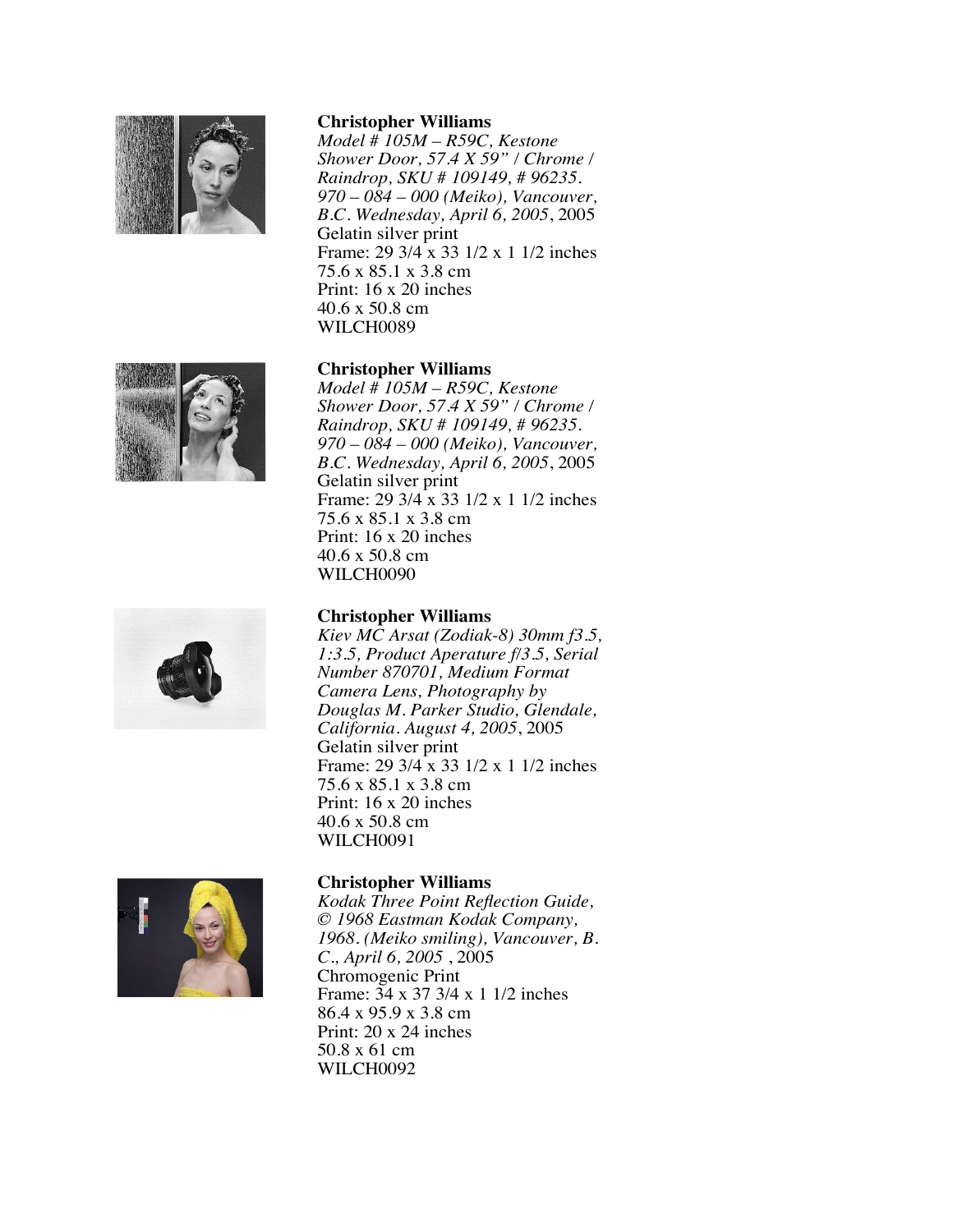

*Kodak Three Point Reflection Guide, © 1968 Eastman Kodak Company, 1968. (Meiko laughing), Vancouver, B.C., April 6, 2005*, 2005 Chromogenic Print Frame: 34 x 37 3/4 x 1 1/2 inches 86.4 x 95.9 x 3.8 cm Print: 20 x 24 inches 50.8 x 61 cm WILCH0093

#### **Christopher Williams** \_



*Brochure for Dacia 1300I, Dacia 1300: Licenced model of the Renault 12. 1289 cm3, 39.7 kW, 142 km/h max speed. First presented simultaneously at the Expozitia Realizarilor Economiei Nationale, Bukarest, and at the Mondial de l´Automobile, Paris (as Renault 12) in 1969. Produced 1969-21.7.2004 at Uzina de Autoturisme, Pitesti, Romania. Spare parts being produced until 2014 in Mioveni, Romania. (On July 2, 1999, Renault bought 51% of Dacia) Photography by Douglas M. Parker Studio, Glendale, California August 5, 2005*, 2005 Chromogenic Print Frame: 34 x 37 3/4 x 1 1/2 inches 86.4 x 95.9 x 3.8 cm Print: 20 x 24 inches 50.8 x 61 cm WILCH0094

## **Christopher Williams** \_

*Nikkor W 300 mm f/5.6 with No. 3 Shutter, 1:5.6, Product Aperture f/64, Product Number 1320 NAS, Serial Number 780612, Large Format Camera Lens. Photography by Douglas M. Parker Studio, Glendale, California. August 2, 2005*, 2005 Gelatin silver print Frame: 29 3/4 x 33 1/2 x 1 1/2 inches 75.6 x 85.1 x 3.8 cm Print: 16 x 20 inches 40.6 x 50.8 cm WILCH0095